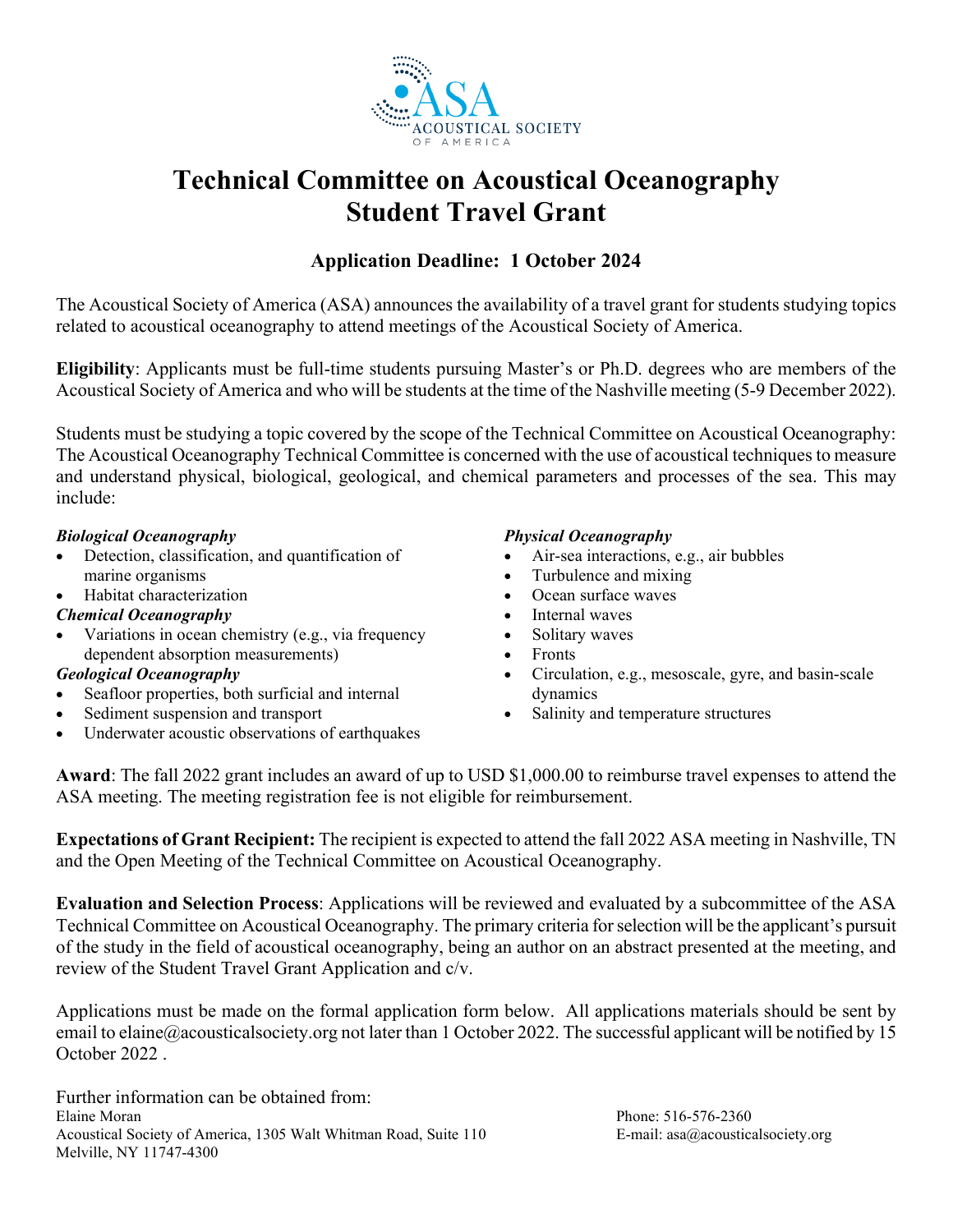

## **Technical Committee on Acoustical Oceanography Student Travel Grant Application**

Complete the form below and submit it with an electronic copy of your current CV to elaine@acousticalsociety.org.

#### **Deadline for receipt of applications is 1 October 2022.**

| Last Name                                                                                    | <b>First Name</b>             |                       |                                                             | M.I. |
|----------------------------------------------------------------------------------------------|-------------------------------|-----------------------|-------------------------------------------------------------|------|
|                                                                                              |                               |                       |                                                             |      |
| <b>Mailing Address</b>                                                                       |                               |                       |                                                             |      |
|                                                                                              |                               |                       | <b>ASA Student Member:</b><br>$\bigcap$ Yes<br>$\bigcap$ No |      |
|                                                                                              |                               |                       |                                                             |      |
| Phone                                                                                        |                               | <b>Cell Phone</b>     |                                                             |      |
| <b>Email Address</b>                                                                         |                               |                       |                                                             |      |
|                                                                                              |                               |                       |                                                             |      |
| University                                                                                   |                               | Department            |                                                             |      |
| Expected Graduation Date (Month, Year)<br>Degree Program:<br>◯ Doctoral<br>$\bigcap$ Masters |                               |                       |                                                             |      |
| Primary Advisor                                                                              |                               | Primary Advisor Email |                                                             |      |
| Primary interests in acoustics (1 for your primary interest and 2 for your second):          |                               |                       |                                                             |      |
| Acoustical Oceanography                                                                      | <b>Engineering Acoustics</b>  |                       | <b>Signal Processing in Acoustics</b>                       |      |
| <b>Animal Bioacoustics</b>                                                                   | <b>Musical Acoustics</b>      |                       | <b>Speech Communication</b>                                 |      |
| <b>Architectural Acoustics</b>                                                               | Noise                         |                       | <b>Structural Acoustics and Vibration</b>                   |      |
| <b>Biomedical Acoustics</b>                                                                  | <b>Physical Acoustics</b>     |                       | <b>Underwater Acoustics</b>                                 |      |
| <b>Computational Acoustics</b>                                                               | Psychol. & Physiol. Acoustics |                       | Other                                                       |      |